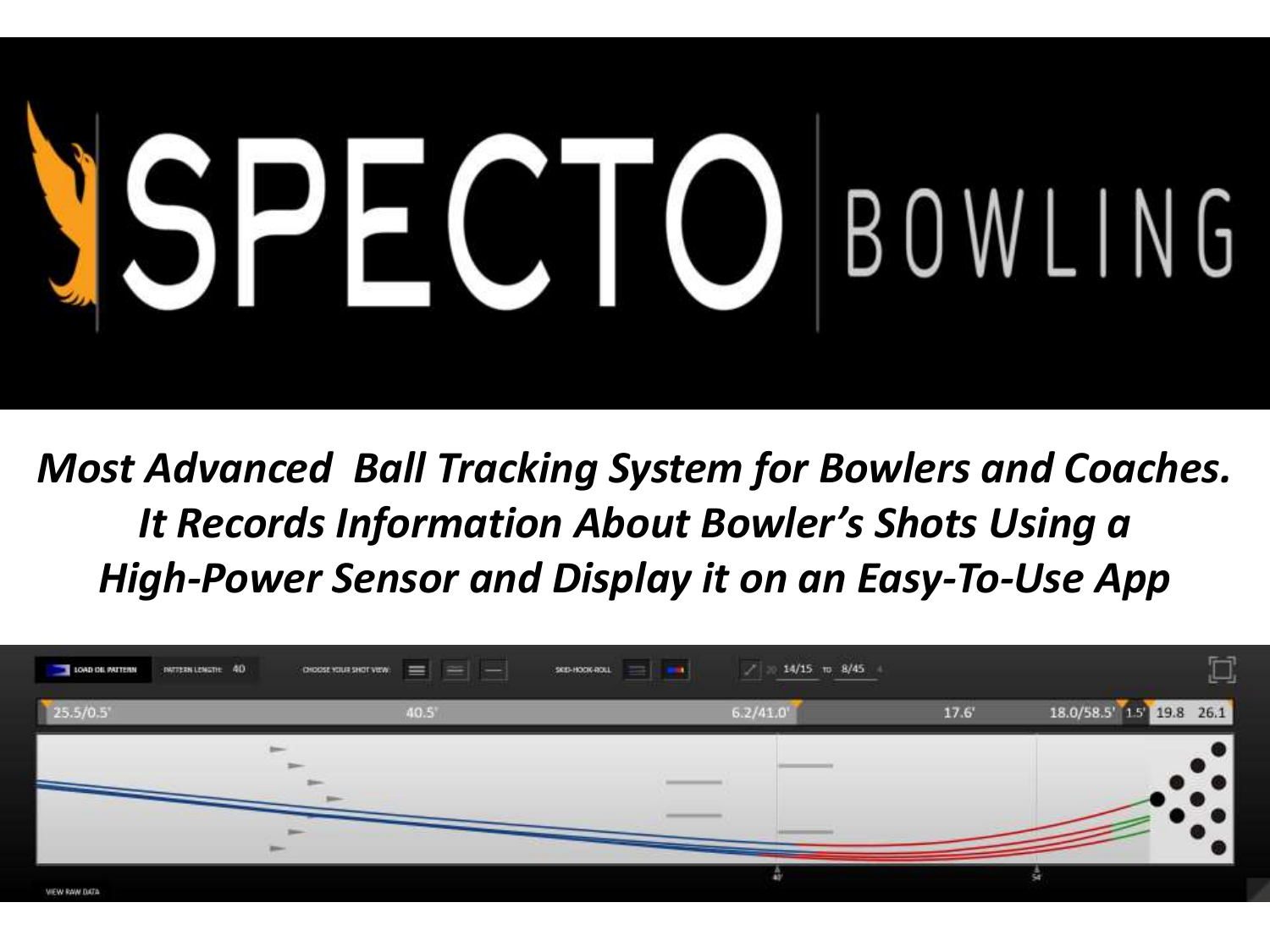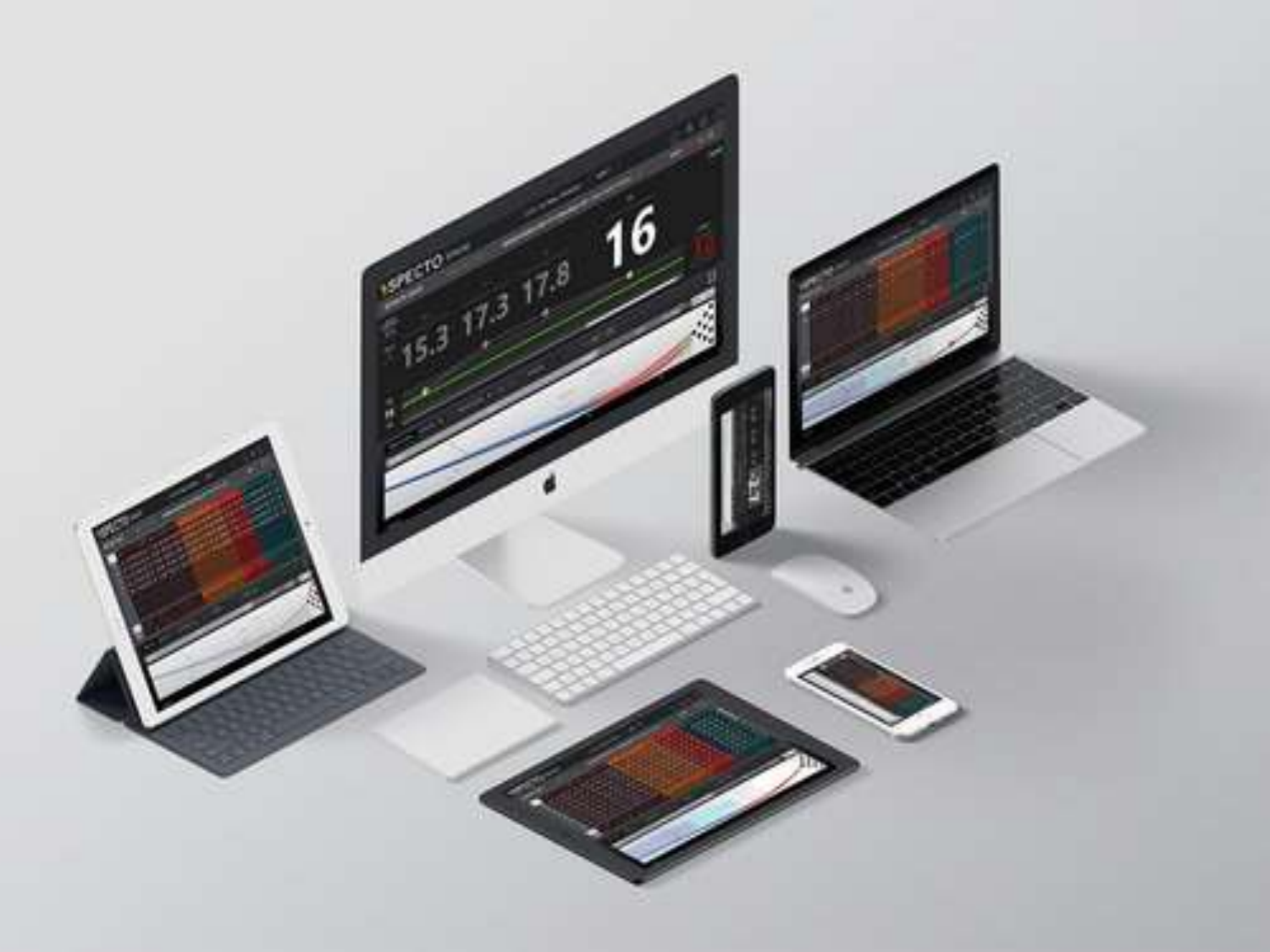## **YSPECTO BOWLING**

#### **BOWLER NAME**

 $0 - 0$ 

**SWARE | ROC LINIM** 

 $-$  **K** H Cl  $=$   $\frac{10.06}{1000}$ 

O Missional Originals

 $a + a + b$ 

| <b>Skin</b>      | --        |               |           |                |              | ⊶           | --          |            |                           | ።    | ㄹ  | Ξ              |              |    |     | س | ۵   |             |           |                          |    |   |            |                |             |
|------------------|-----------|---------------|-----------|----------------|--------------|-------------|-------------|------------|---------------------------|------|----|----------------|--------------|----|-----|---|-----|-------------|-----------|--------------------------|----|---|------------|----------------|-------------|
| <b>TES</b>       | $\bullet$ | 93793         | <b>KB</b> | $_{14}$        | 43/37        | 135         | 8878        | 77 L       | 36.4                      | ու   | w  | 85             | <b>STATK</b> | 48 | v   | Ħ | 4 N |             | m         | w                        | w  | v | <b>BRA</b> | 39.4           | ш           |
| 333              | B.F       | 1.079.6       | m         | $\blacksquare$ | 3.7730°      | <b>MA</b>   | 11/8        | м          | 35.9                      | 88   | 14 | <b>ma</b>      | 33.7 / 8     | ₩  |     | w | 43  |             | m         | Ħ                        | m  | v | п          | 18.9           | -           |
| 323              | 93        | 0.57783       | M         | 72             | AJ J.IV      | <b>HAR</b>  | 4.1/8       | <b>ELA</b> | 36.8                      | m    | u  | n <sub>t</sub> | 27.129       | 48 |     | Ħ | 4.3 | m           | ш         | w                        | br |   | 12.3       | 38.4           | - 1.9       |
| m                | 93        | 1.7/1.8       | w         | $\blacksquare$ | <b>53/30</b> | <b>MA</b>   | 7.678       | 912.       | 36,9                      | 21.3 |    | 35.6           | <b>WATE</b>  | æ. | w   |   |     |             | 209       | w                        | Ħ  |   | ш          | 12.4           | 183         |
| 128              | 9.8       | 53753         | ш         | ш              | 28737        | <b>MI</b>   | 43/8        | vı         | 77                        | 23.4 | u  | ж              | 373.74       | a٧ |     |   |     | ٠           | <b>M4</b> | w                        | w  |   |            | 12.4           | 71.8        |
| 389              | 84        | 88/98         | 53        | 68             | 54732        | <b>ISS</b>  | 8878        | 77.4       | м                         | 21.8 | 14 | 25.8           | 37678        | 4r |     |   |     | m           | ш         | $\overline{\phantom{a}}$ | ₩  |   | 18.5       | 12.4           | <b>BKS</b>  |
|                  | ×.        | <b>BYJ'ME</b> | 6.3       | 11.7           | 33, / 33     | 33.5        | <b>TAIX</b> |            | <b>12.8.1 26.8   36.4</b> |      |    | 36.2           | 49.221       | u  | x   |   |     | <b>MILE</b> | 316       | $_{11}$                  | Ħ  |   | IS.B       | m <sub>1</sub> | 3.3         |
|                  | 36        | 857108        | 1.9       | 16.4           | 83230        | 56.8        | 8379        |            | 81781781                  |      |    | <b>TES</b>     | 38838        |    | 1.7 | w |     | 3181        | 388       | 35                       |    |   | 18         | 11.9 1.361     |             |
| 39.              | 81        | 99793         | 8.31      | 18             | <b>BAZR</b>  | <b>MA A</b> | 8.8/8       |            |                           |      |    |                |              |    |     |   |     |             | 191       |                          | П  |   | 14         | 89.3           | F TEA       |
| SANAT            | 46        | 44            |           |                |              |             |             |            |                           |      |    |                |              |    |     |   | ٠   |             |           |                          |    |   |            |                |             |
| <b>TIP</b>       |           |               |           |                |              |             | 4.3         |            | 84 (163                   |      |    |                | 88.          |    |     |   |     |             |           |                          |    |   |            |                |             |
| <b>300000000</b> |           | area por      |           |                |              |             |             |            |                           |      |    |                |              |    |     |   |     |             |           |                          |    |   |            |                | 100 000 000 |
|                  |           |               |           |                |              |             |             |            |                           |      |    |                |              |    |     |   |     |             |           |                          |    |   |            |                |             |
|                  |           |               |           |                |              |             |             |            |                           |      |    |                |              |    |     |   |     |             |           |                          |    |   |            |                |             |
|                  |           |               |           |                | $-$          |             |             |            |                           |      |    |                |              |    |     |   |     |             |           |                          |    |   |            |                |             |
|                  |           |               |           |                |              |             |             |            |                           |      |    |                |              |    |     |   |     |             |           |                          |    |   |            |                |             |
|                  |           |               |           |                |              |             |             |            |                           |      |    |                |              |    |     |   |     |             |           |                          |    |   |            |                |             |
|                  |           |               |           |                |              |             |             |            |                           |      |    |                |              |    |     |   |     |             |           |                          |    |   |            |                |             |

**EQ BURNING & BOSSERIES BURNI** 

LANCA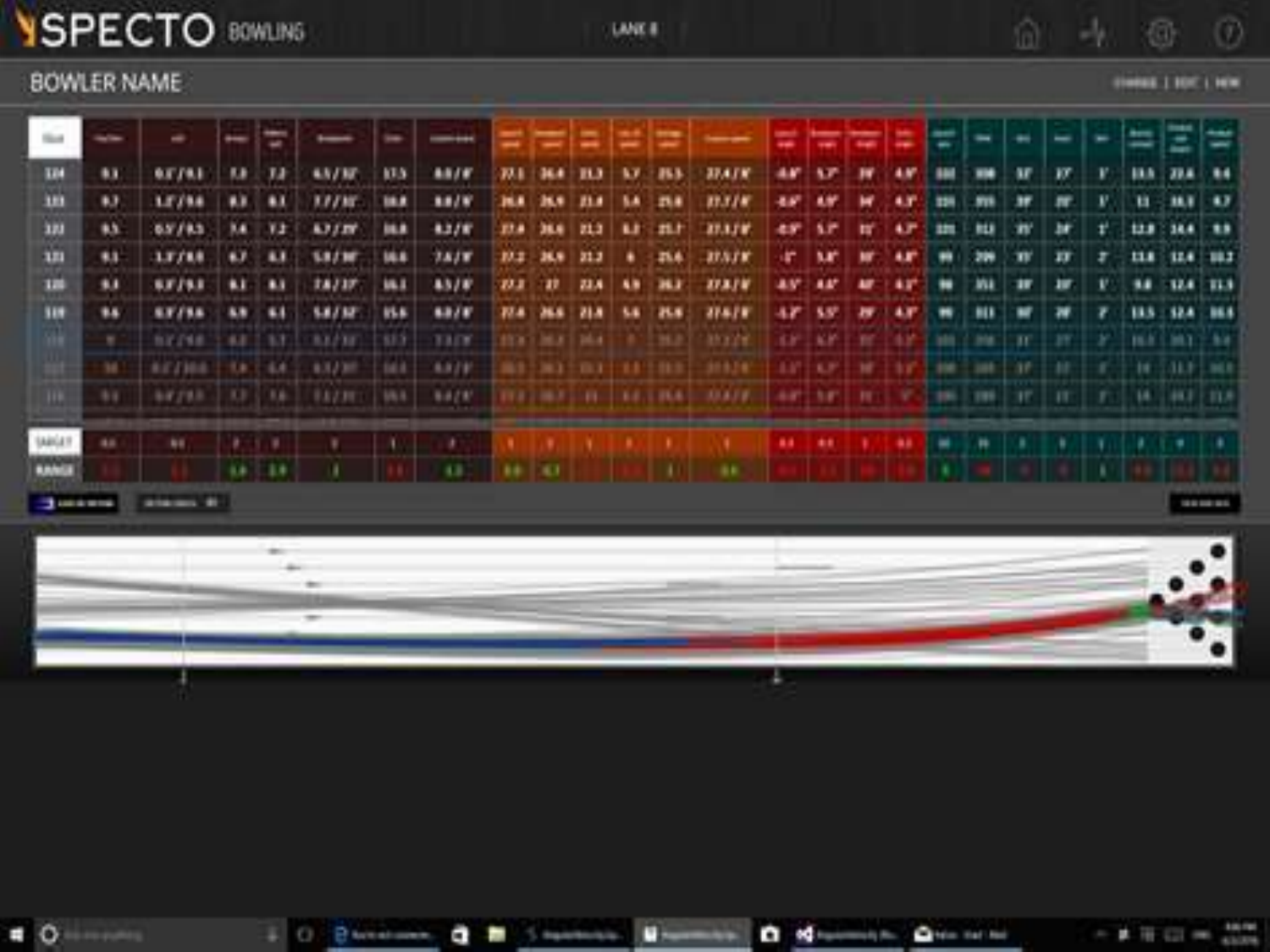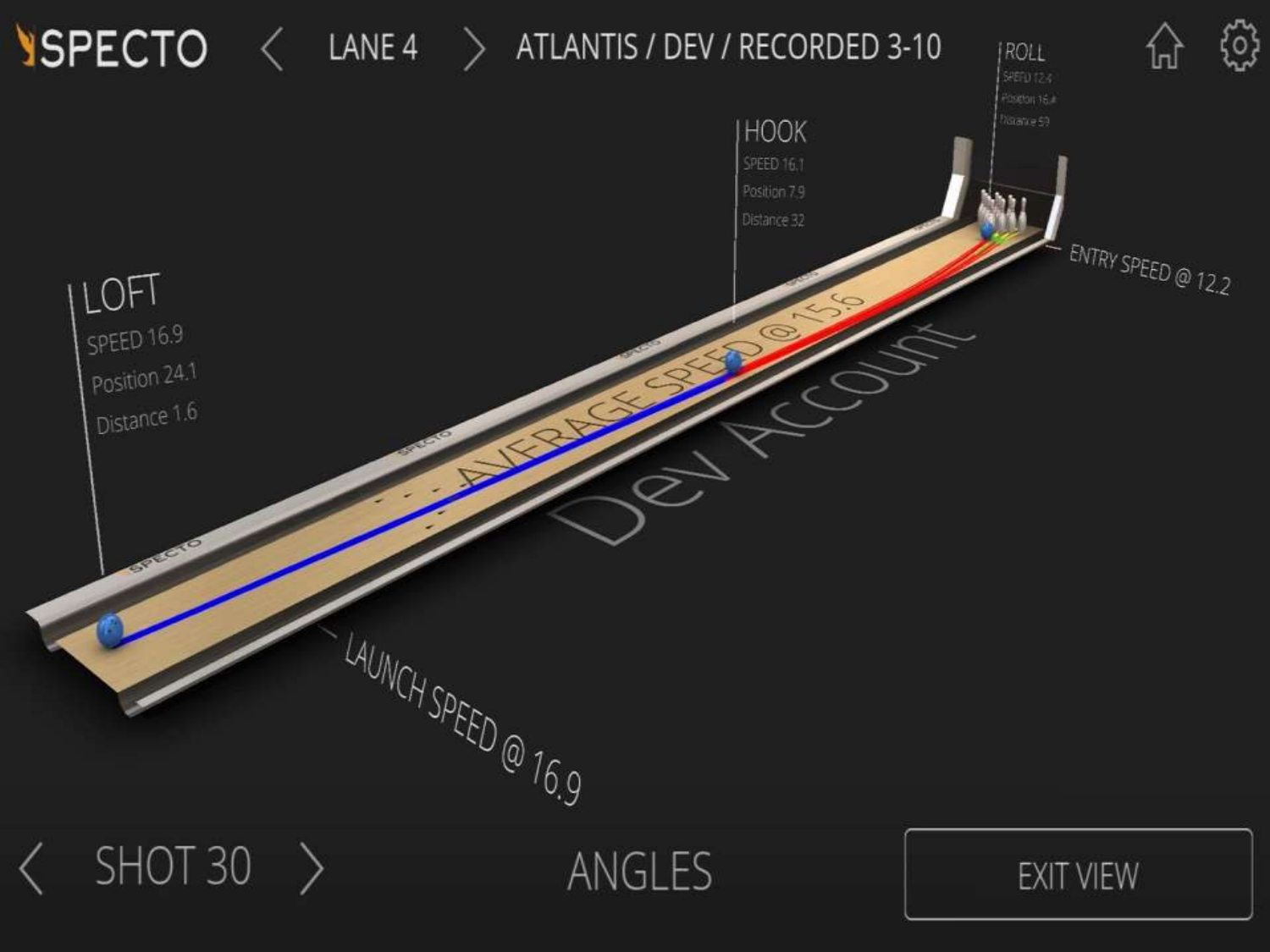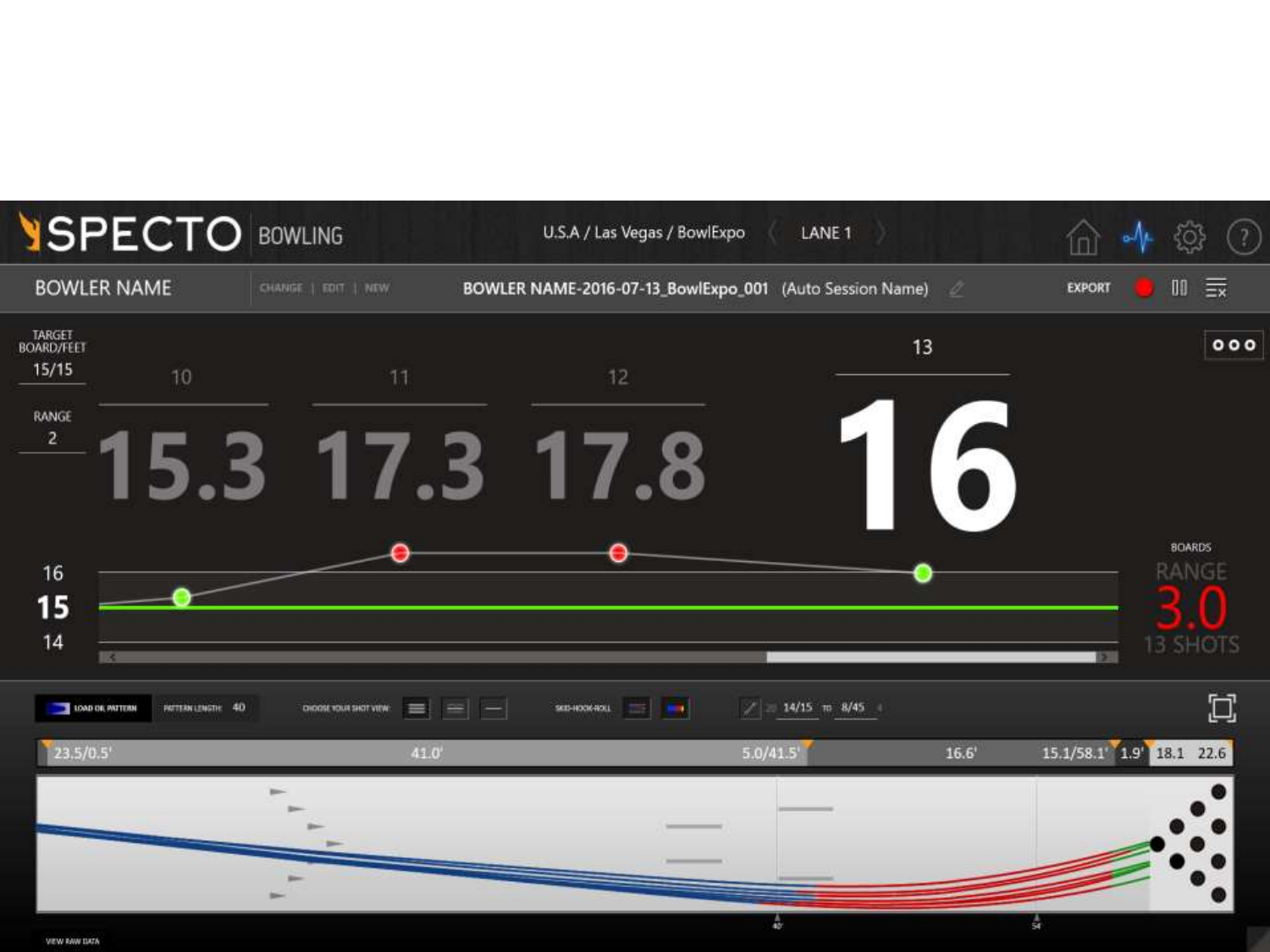#### SPECTO < LANE4 > ATLANTIS / DEV / RECORDED 3-10

| - |    | _ |  |
|---|----|---|--|
|   |    |   |  |
|   | __ |   |  |

| Ш                      | <b>ARROWS</b>           | <b>BREAKPOINT</b><br><b>BOARD</b> | <b>ENTRY</b><br>ANGLE | LAUNCH<br>SPEED | <b>RPM</b>               | <b>HOOK</b><br><b>BOARDS</b> |  |  |
|------------------------|-------------------------|-----------------------------------|-----------------------|-----------------|--------------------------|------------------------------|--|--|
| <b>COM</b>             | <b>TEXT</b>             | wiw.                              | <b>FILM</b>           | TWIP            | ---                      | <b>TWIW</b>                  |  |  |
| 29                     | 18.0                    | 7.4                               | 6.4                   | 16.9            | 346                      | 10.1                         |  |  |
| 30                     | 16.1                    | 4.5                               | 7.3                   | 16.9            | 346                      | 7.9                          |  |  |
| 31                     | 16.2                    | 2.1                               | 6.6                   | 16.7            | 360                      | 7.1                          |  |  |
| 32                     | 15.4                    | 1.0                               | 5.6                   | 16.7            | 333                      | 6.4                          |  |  |
| Ŧ<br><b>TABLE VIEW</b> | <b>LE DEEP PRACTICE</b> | ຒ<br>3D VIEW                      | 륣                     | CLEAR SCREEN    | RECORD & SAVE YOUR SESSI |                              |  |  |
|                        | ٠                       |                                   |                       |                 |                          |                              |  |  |
|                        | ٠<br>¥                  |                                   |                       |                 |                          |                              |  |  |
|                        | ⊚<br>LIVE               | <b>MY SESSIONS</b>                | ¥                     | CHALLENGES      | <b>AR PRACTICES</b>      |                              |  |  |

. .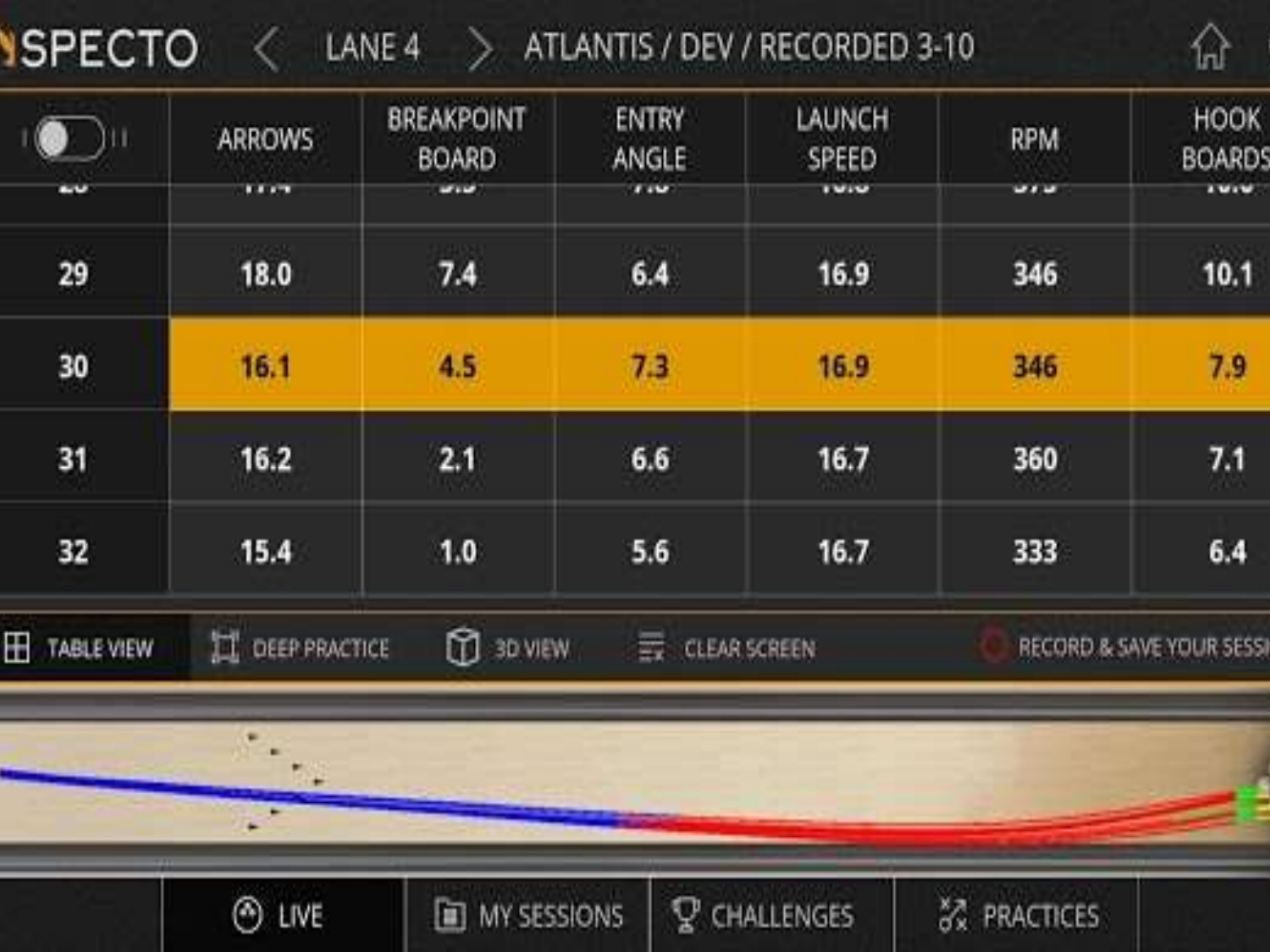

## *SPECTO FOR BOWLERS*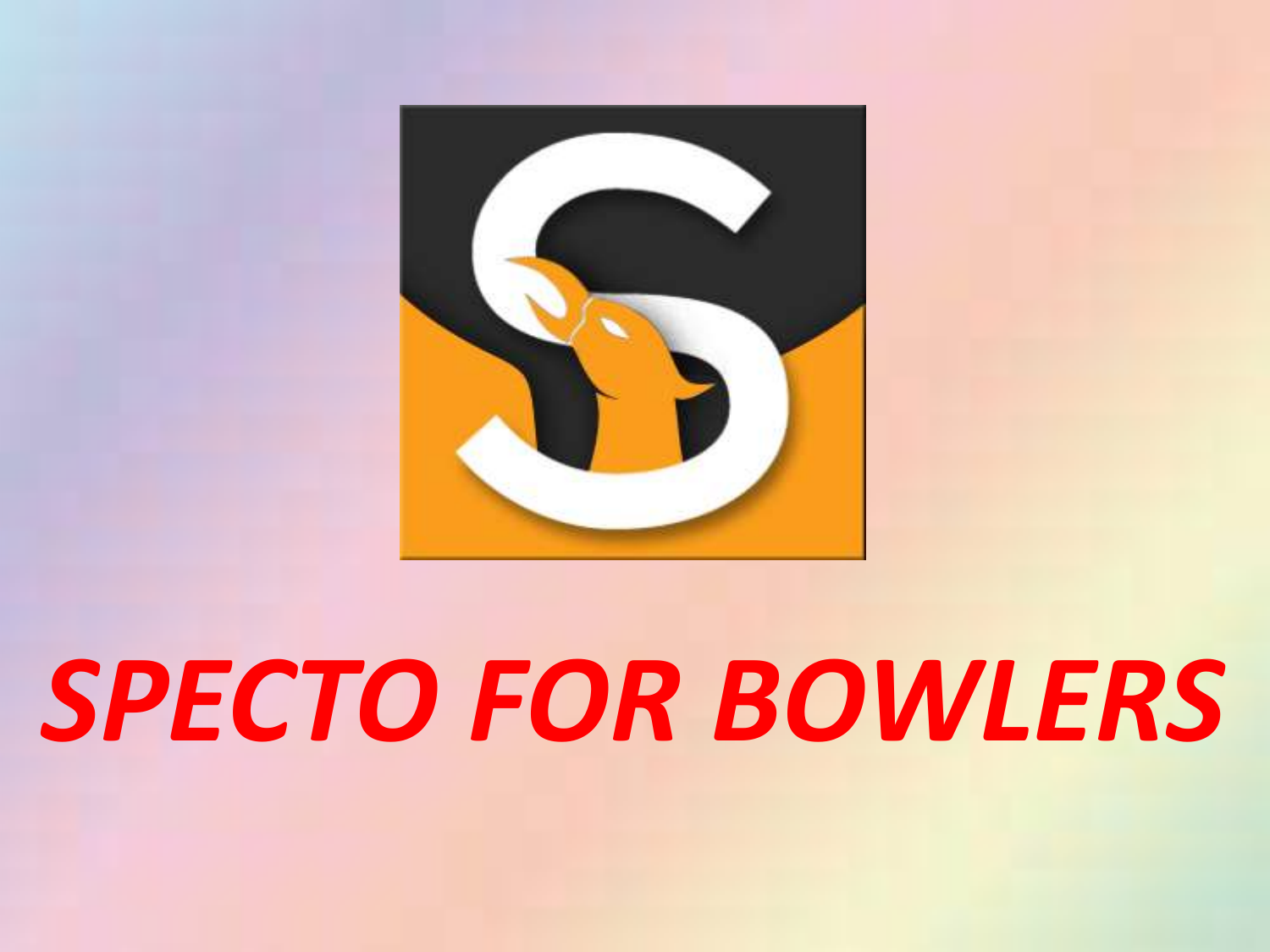• *IMPROVE YOUR PERFORMANCE Learn faster Bowl better and gain confidence*

*• GET A BLUEPRINT OF YOUR STYLE OF PLAY Measure performance on up to 10 data points Evaluate your performance against players of all levels Save, view, and compare your sessions at any time*

*• PRACTICE WITH A PURPOSE*

*Skill drills designed by world class coaches Deep practice modes for more intensive training Measure performance and progress*

*• PRACTICE ON YOUR OWN*

*Use predetermined training modules Share information with your coach for further evaluation Challenge mode to test your skills*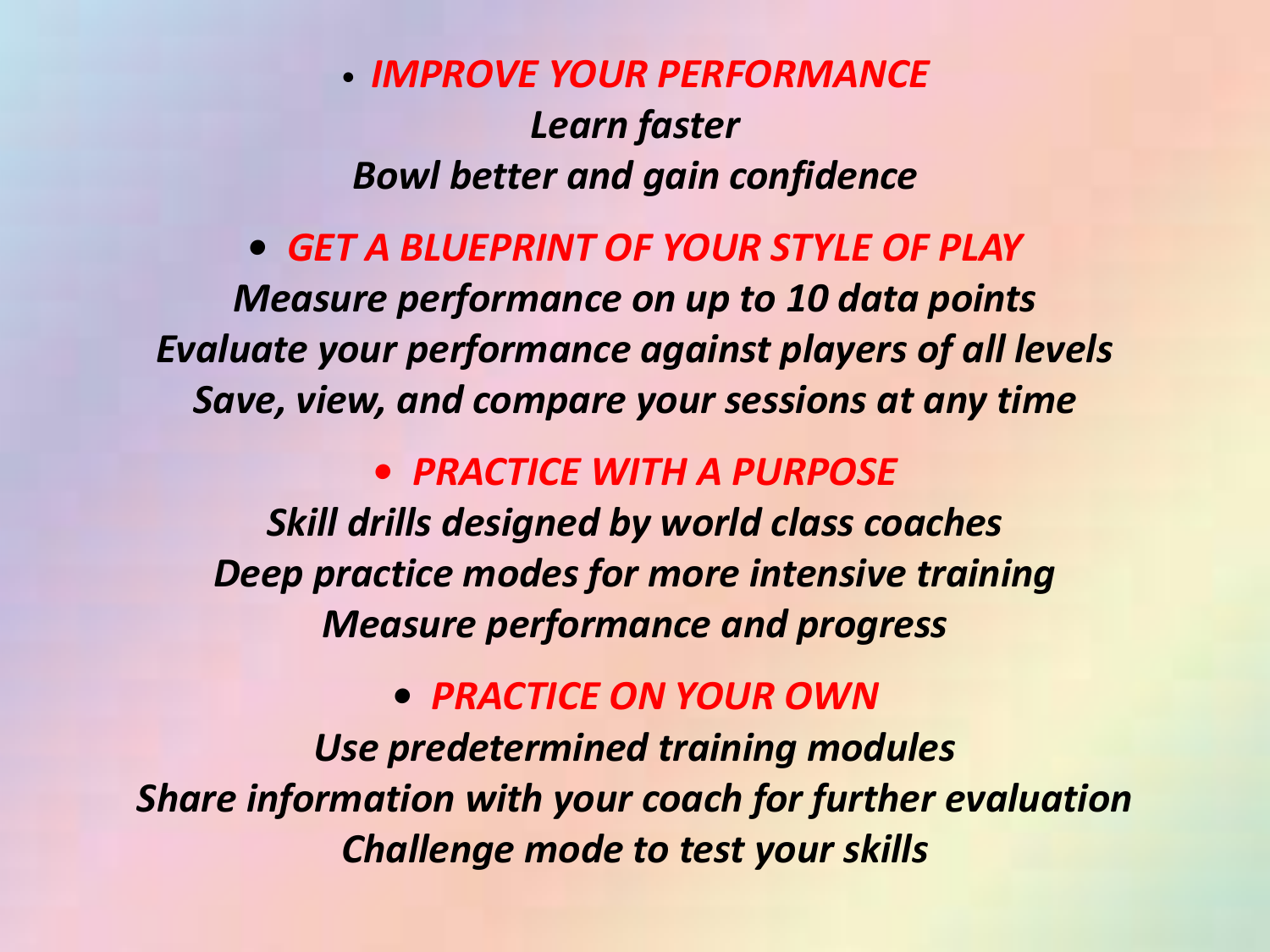• *CONNECT AND COMPETE ON MORE THAN JUST SCORE See where you rank against bowlers worldwide Compete with your friends*

## *• MANAGE YOUR ARSENAL*

*Evaluate exactly what each of your bowling balls do on the lanes Define your equipment by knowing where they fit in relation to each other*

*Know how and when your equipment needs to be maintained*

### *• EASY TO USE*

*For phones, tablets, and computers Free Specto app for iOS and Android devices For beginners to advanced bowlers*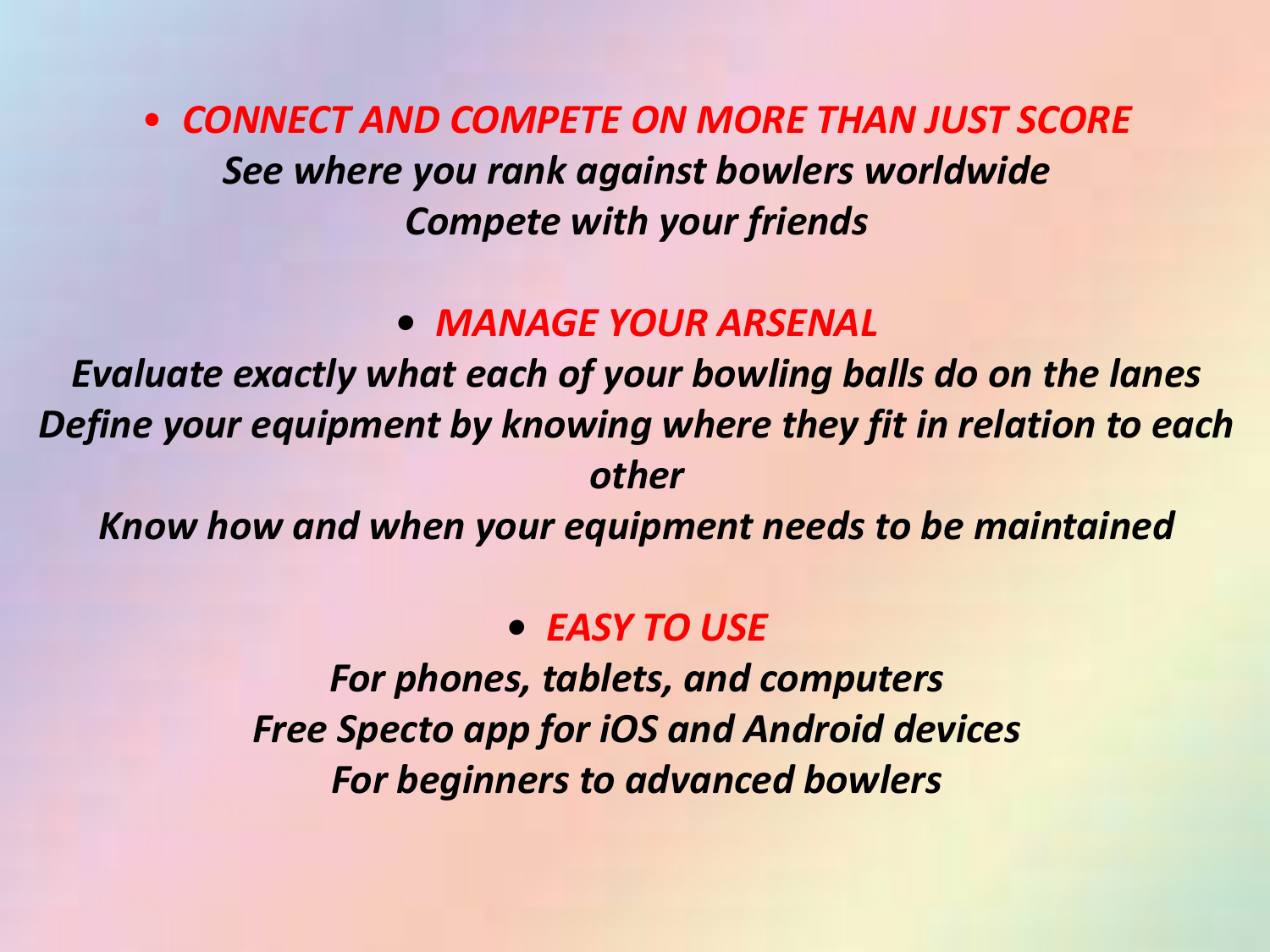

# *SPECTO FOR COACHES*